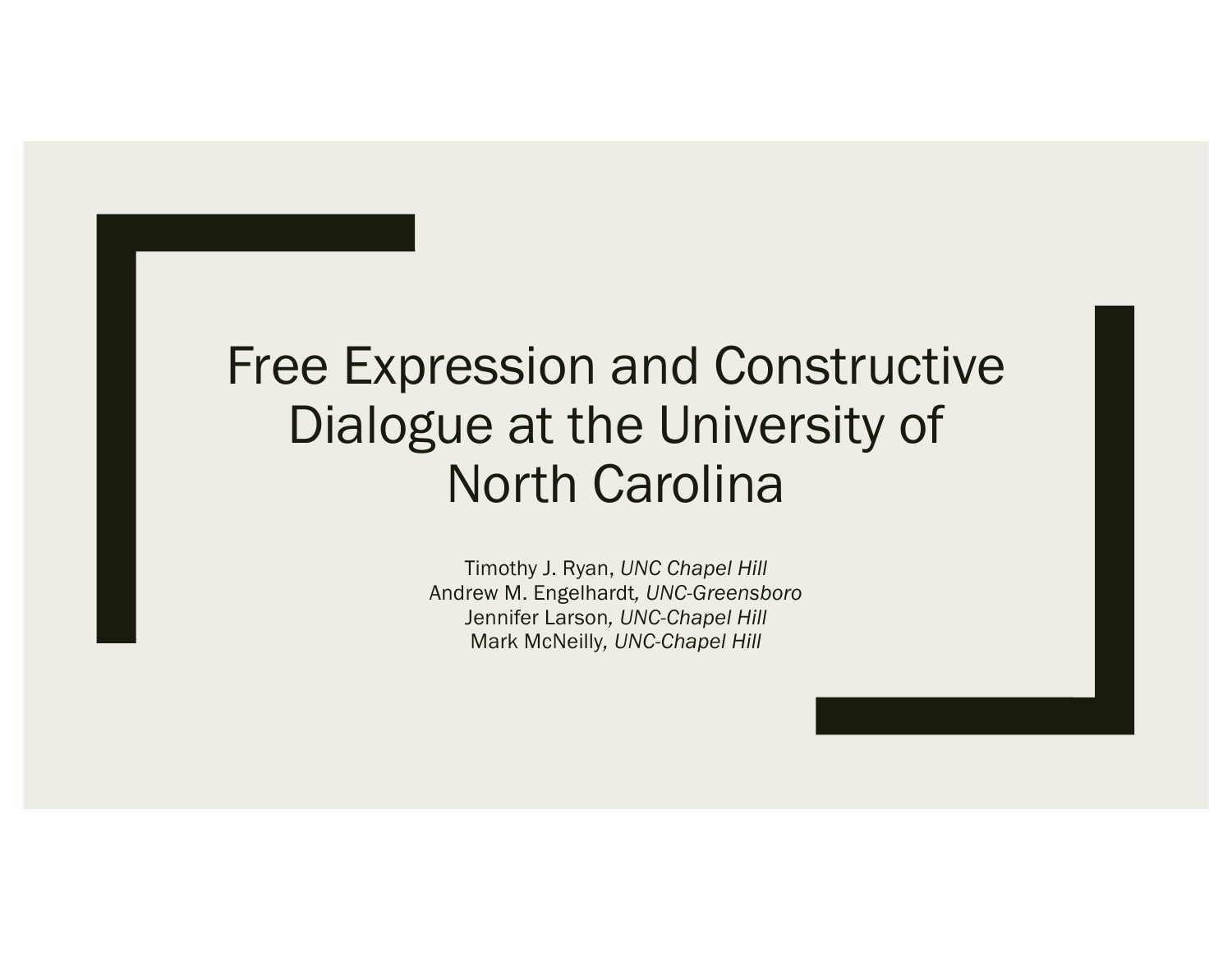## Background and objectives

- This is a faculty-led project.
- We build on the work we completed in 2019-2020.
	- [https://fecdsurveyreport.web.unc.edu](https://fecdsurveyreport.web.unc.edu/)/
- The purposes of the renewed effort were to:
	- Revisit findings with attention to variation across time and place.
	- Push harder on standing questions.
	- Begin to identify opportunities for improvement.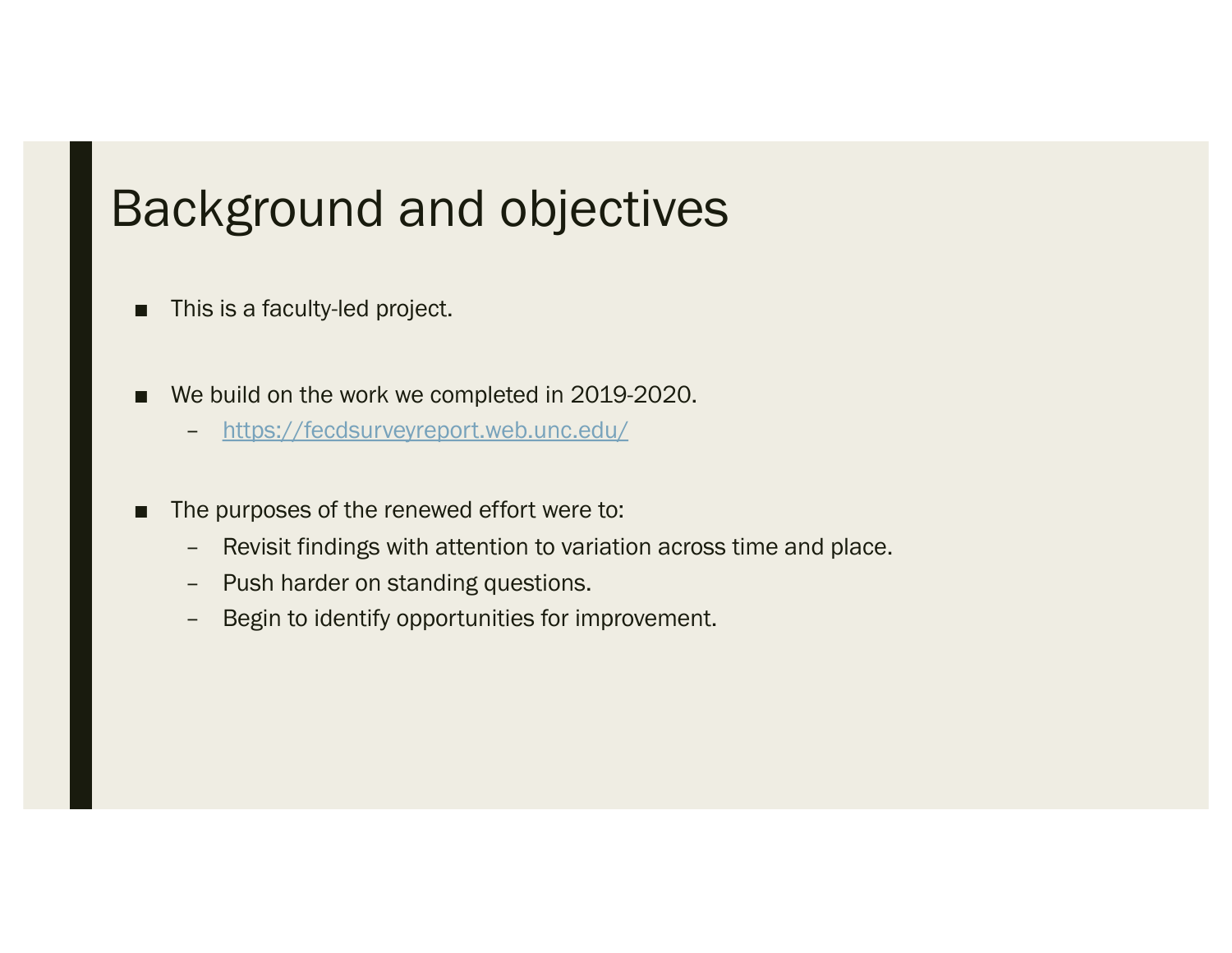## Research approach

### Participating institutions

| Appalachian State University | UNC-Charlotte  |
|------------------------------|----------------|
| <b>NC Central University</b> | UNC-Greensboro |
| UNC-Asheville                | UNC-Pembroke   |
| <b>UNC-Chapel Hill</b>       | UNC-Wilmington |

- Local research partners at each institution supported this work.
- We invited random samples of students at each institution to participate.
- Respondents were offered \$10 to complete the survey.
- We met our target of 500 complete respondents at 5 out of 8 institutions.
	- NC Central and UNC-P had a very low response rates.
	- UNC-Asheville had a great response rate, but is a small school.
- Across schools, there were 3,408 complete responses.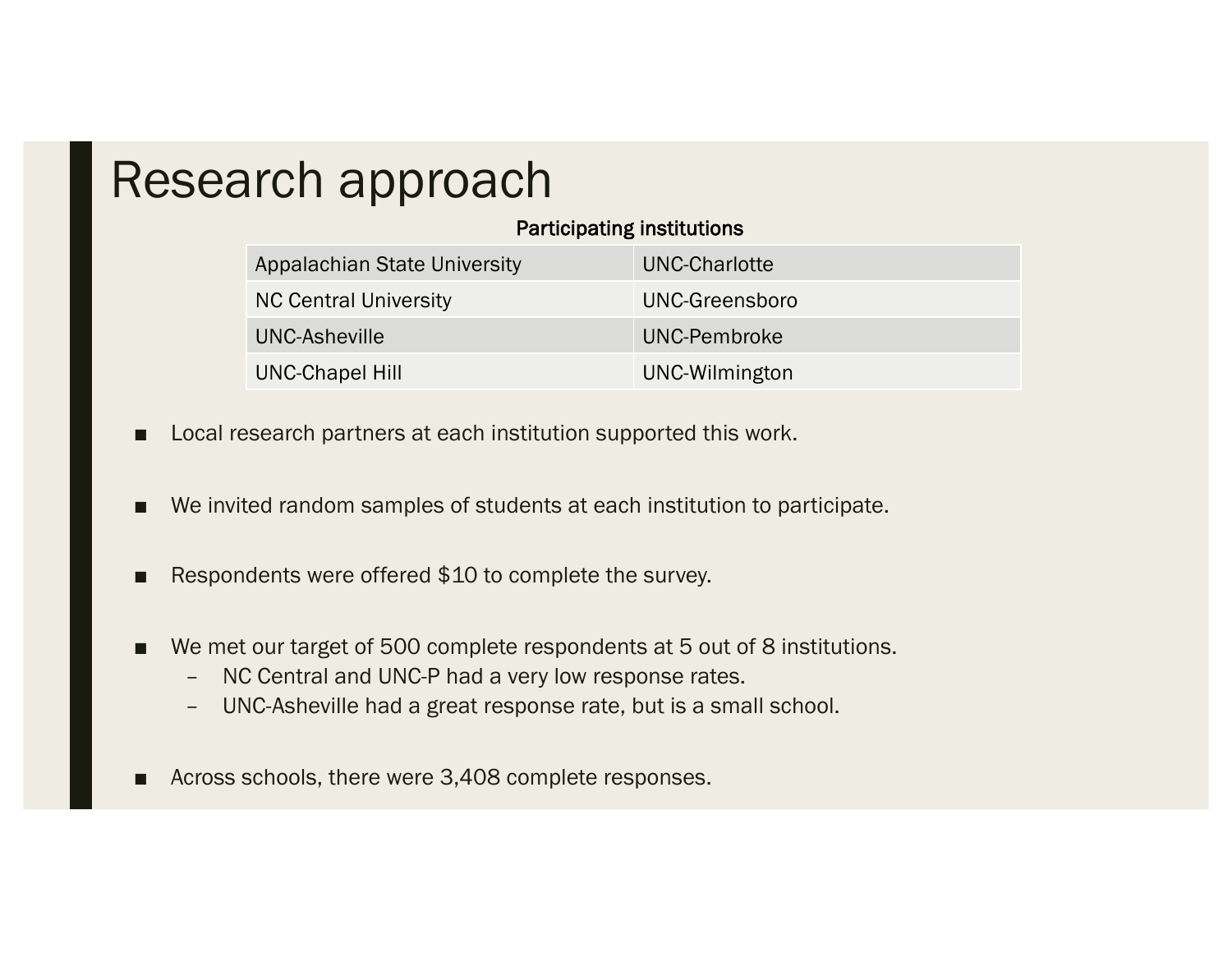## Research approach

The survey had two kinds of questions.

- Core content (~80% of survey length) was constant across schools.
- Modular content (~20% of survey length) was specific to each school.
- Local partners developed the modular content for their institution, with feedback from the PI.
- The samples generally come close to campus demographics.
	- First-year students and women are slightly overrepresented.
- Not part of this presentation: A minority oversample (Black and Latino students) at UNC-Charlotte, initiated by Mel Atkinson.
- Coming up: A "tasting menu":
	- Four findings.
	- Three questions and answers.
	- There is a lot more in the report.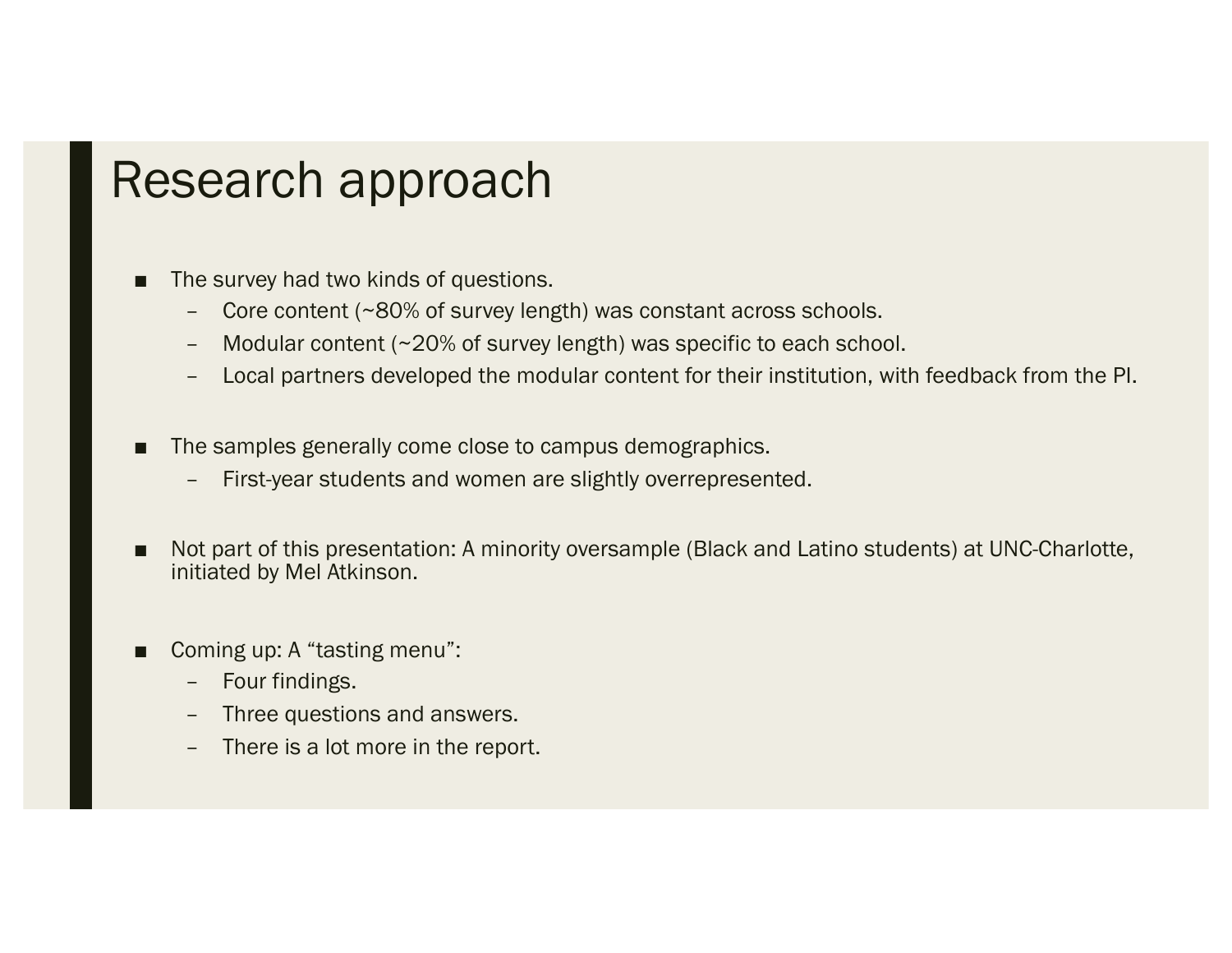# Finding 1: Faculty generally do not push political agendas

Approach: "Fly on the wall" class sampling

Percentage who *disagree* that "The course instructor encouraged participation from liberals and conservatives alike"

|                             | <b>University</b> |             |                |                |       |       |                |       |
|-----------------------------|-------------------|-------------|----------------|----------------|-------|-------|----------------|-------|
|                             | App               | <b>NCCU</b> | <b>UNC-A</b>   | UNC-CH         | UNC-C | UNC-G | UNC-P          | UNC-W |
| Respondent<br>identifies as |                   |             |                |                |       |       |                |       |
| Liberal                     | 6                 | 13          | $\overline{2}$ | $\overline{2}$ | 2     | 6     | $\overline{2}$ | 3     |
| Moderate                    | 6                 | 8           | 6              | $\Omega$       |       | 8     | 21             | 6     |
| Conservative                |                   | $- -$       | 11             | 11             | 9     | 16    | 10             | 12    |

Note: Analysis is limited to the 36% of courses where the respondent indicated politics came up in class.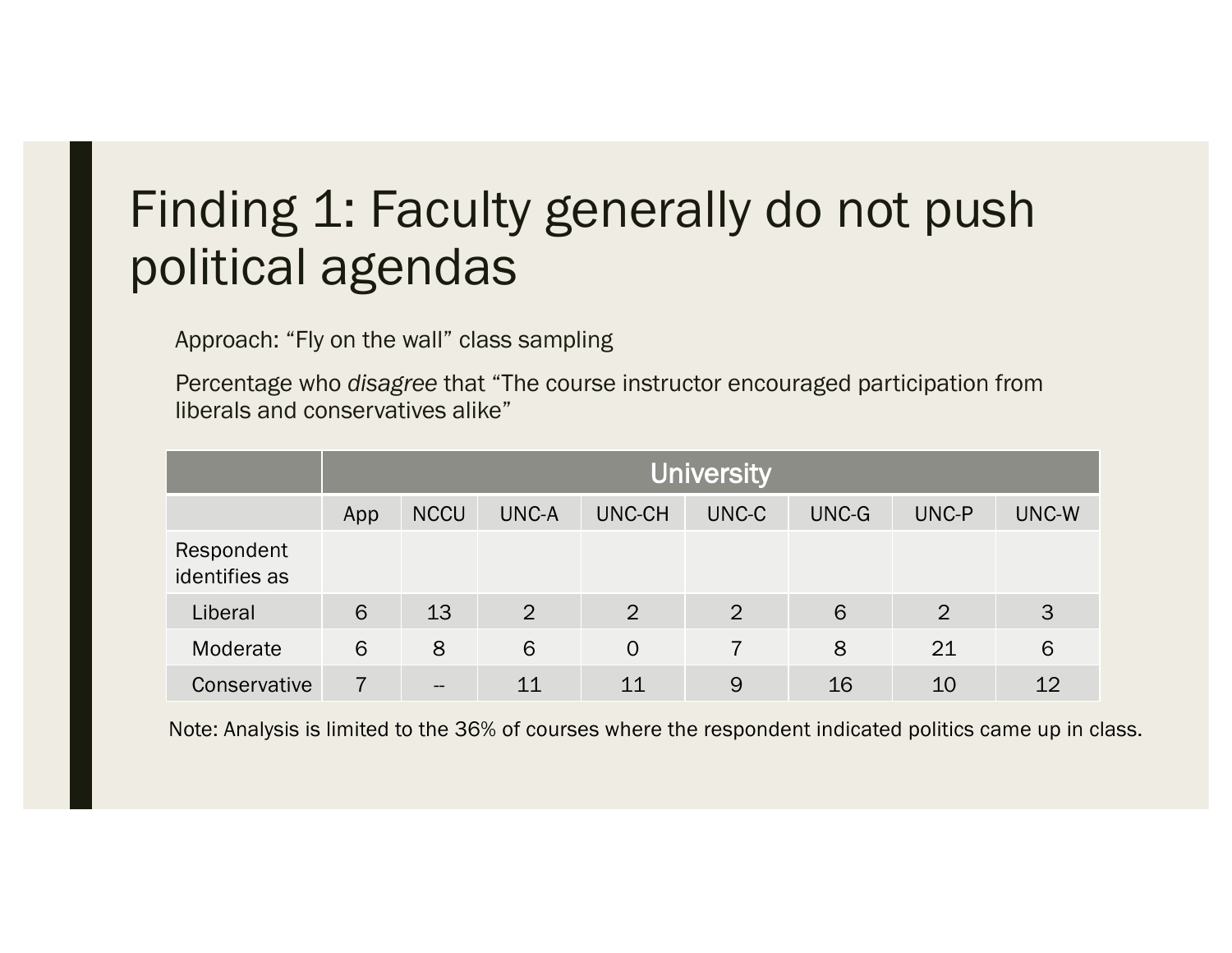## Finding 2: Campuses do not consistently achieve an atmosphere that promotes free expression

Approach: "Fly on the wall" class sampling

Percentage of students with various concerns

|                                    | University |             |       |               |       |       |       |       |
|------------------------------------|------------|-------------|-------|---------------|-------|-------|-------|-------|
|                                    | App        | <b>NCCU</b> | UNC-A | <b>UNC-CH</b> | UNC-C | UNC-G | UNC-P | UNC-W |
|                                    |            |             |       |               |       |       |       |       |
| Concerned<br>about peers           | 39%        | 13%         | 31%   | 35%           | 37%   | 21%   | 25%   | 37%   |
| Concerned<br>about<br>instructor   | 22         | 13          | 15    | 24            | 18    | 14    | 20    | 22    |
| Self-censored<br>more than<br>once | 22         | 17          | 21    | 18            | 22    | 17    | 17    | 22    |

Note: Analysis is limited to the 36% of courses where the respondent indicated politics came up in class.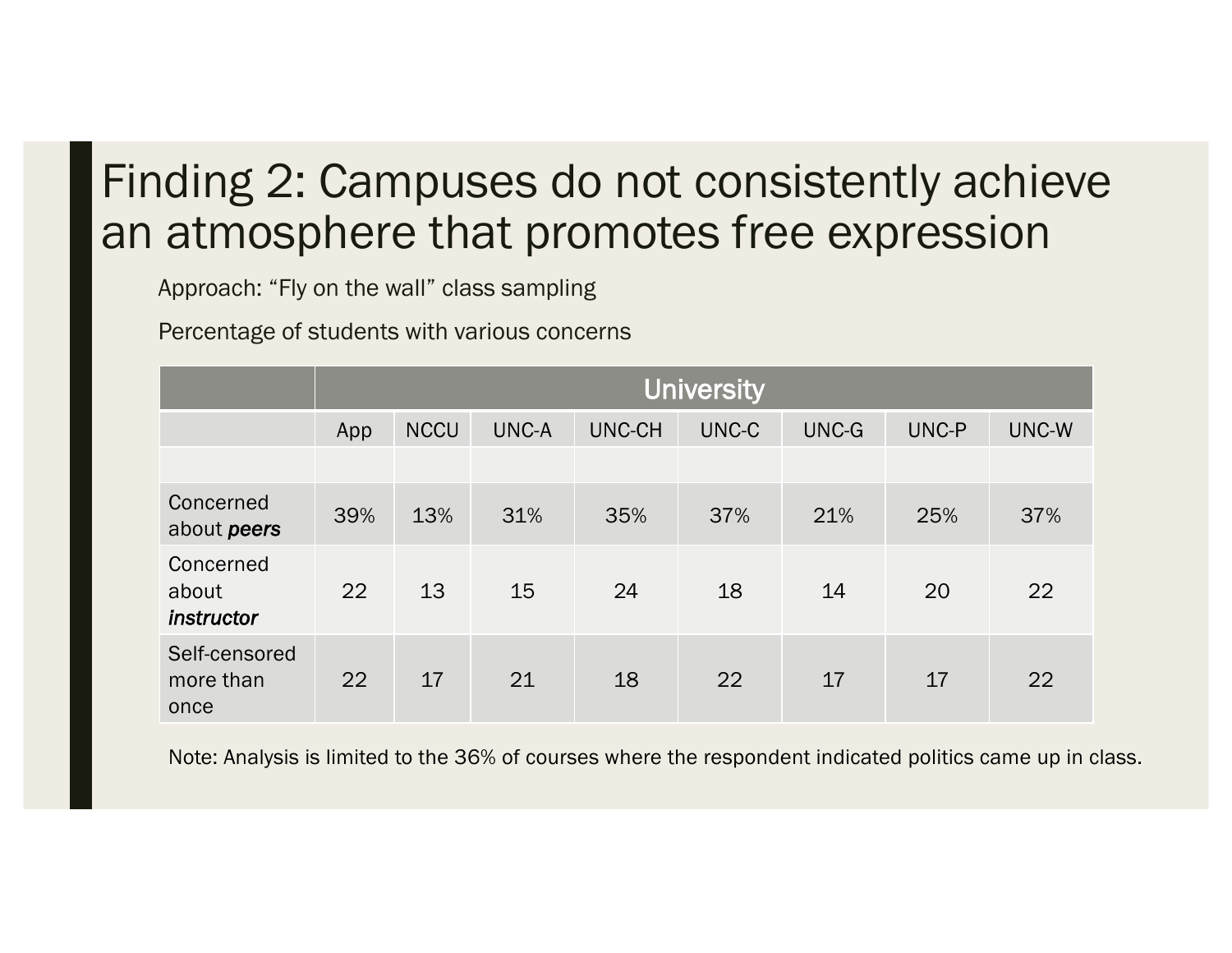# Finding 3: Students who identify as conservative face distinctive challenges

- There are large liberal/moderate/conservative divides related to expression concerns (see report).
- We also measured students' willingness to socialize with political outgroups.

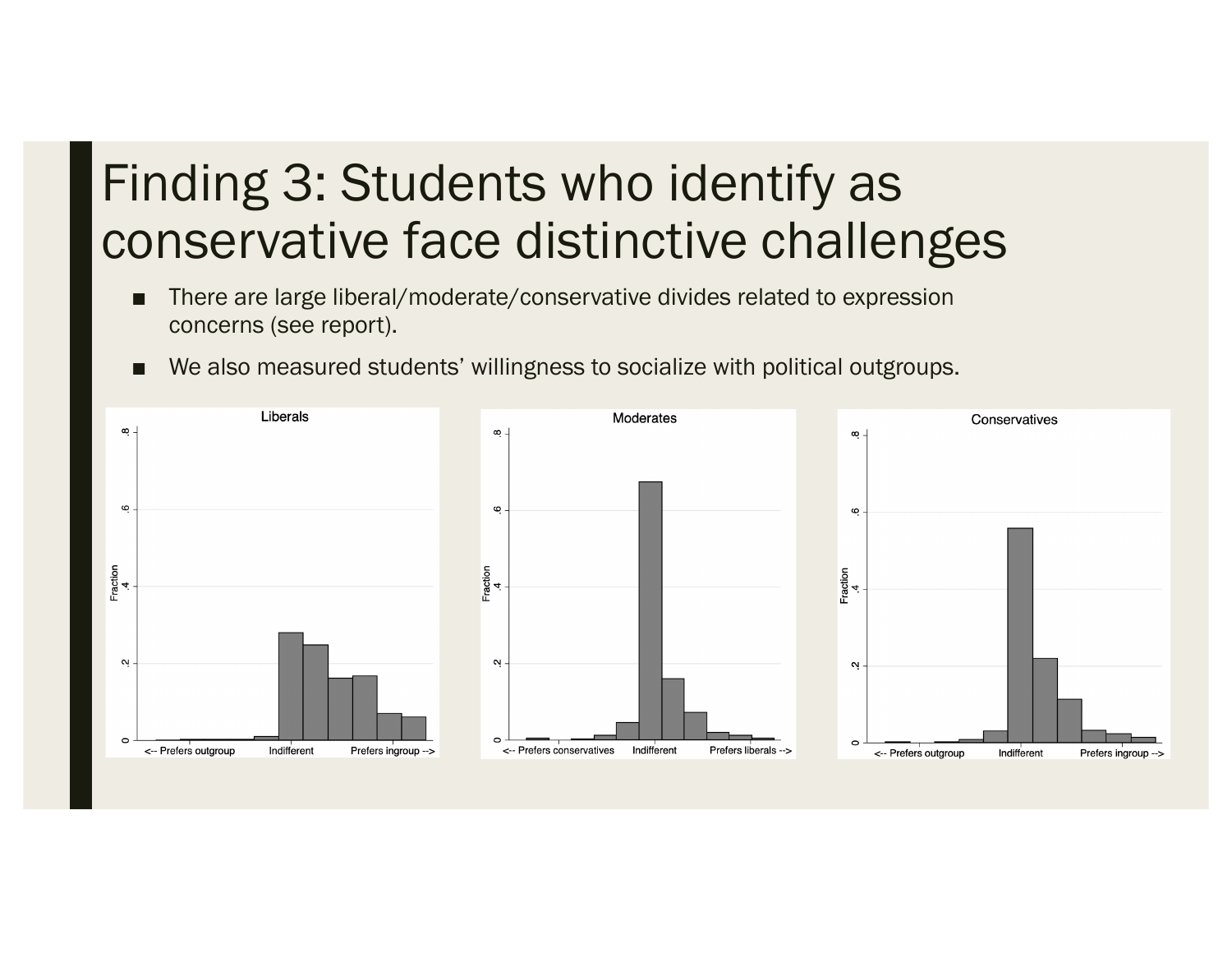## Finding 4: Students across the political spectrum want more opportunities to engage with those who think differently

- At 5 universities, majorities indicate that there are too few opportunities for constructive engagement.
- Students exhibit substantial enthusiasm for increasing opportunities to hear conservative speakers.
	- This often includes a majority of students who describe themselves as moderate.
	- Among students who identify as liberal, there is often more support for inviting more conservative speakers than for inviting more liberal speakers (6 universities).

|                                                                  | <b>UNC-CH</b> |
|------------------------------------------------------------------|---------------|
| There are too few opportunities to<br>hear liberal speakers      |               |
| Liberals                                                         | 21%           |
| <b>Moderates</b>                                                 | 14            |
| Conservatives                                                    | 8             |
| There are too few opportunities to<br>hear conservative speakers |               |
| Liberals                                                         | 32%           |
| <b>Moderates</b>                                                 | 56            |
| Conservatives                                                    | 86            |

Table shows the percentage of students who agree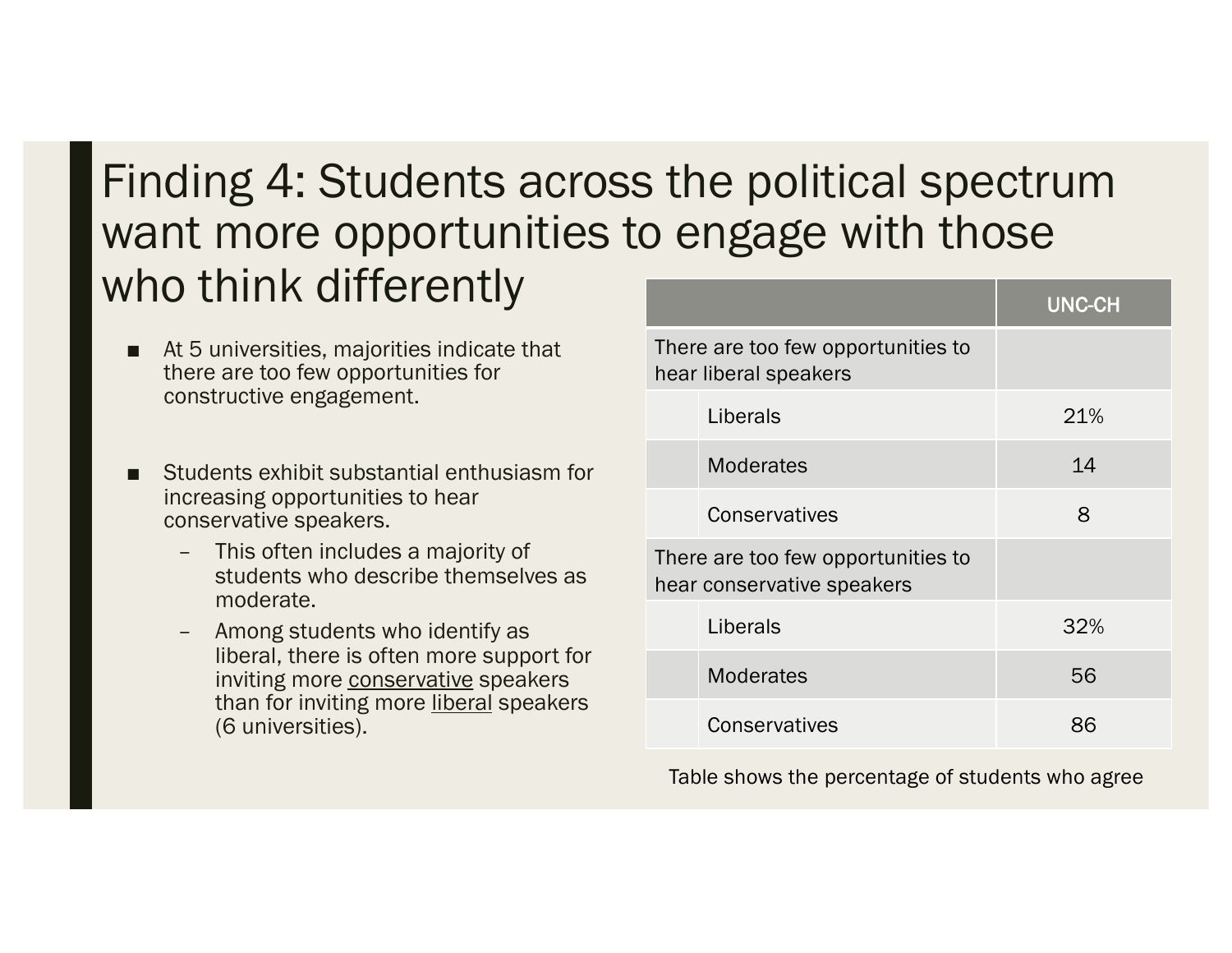## New Evidence for Standing Questions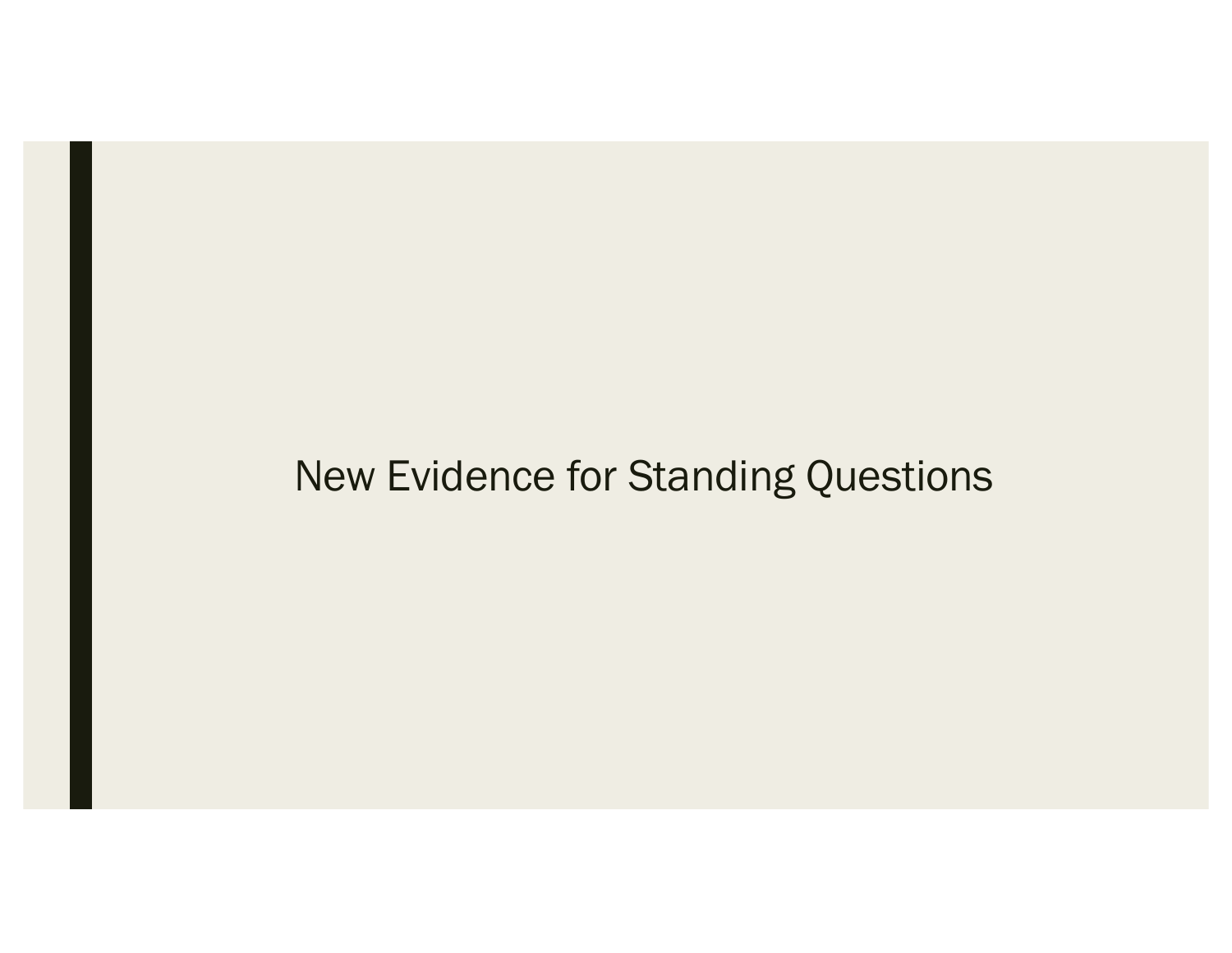## What are students uncomfortable discussing?

- Answer: The things you'd expect.
- But not *only* the things you'd expect.
- The open-ended responses reveal some of the "Rashomon" moments that unfold on campus.

### Proportion uncomfortable giving honest opinions in class, for various issues



Blue bars: Self-described liberals Green bars: Self-described moderates Red bars: Self-described conservatives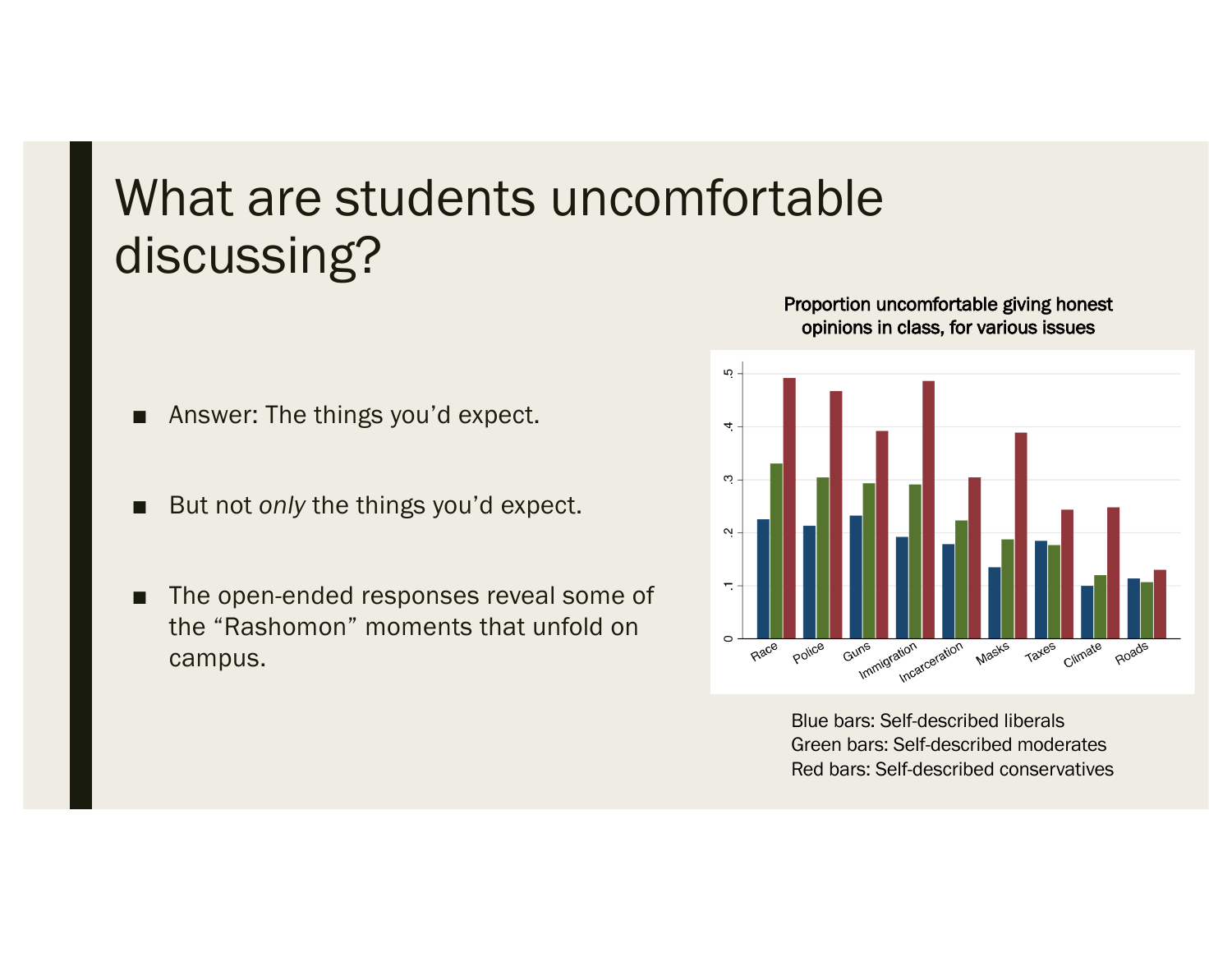## Who is engaged?

- Answer: Not necessarily who we hoped.
- Highly-engaged students tend to be:
	- Less open-minded.
	- Less adept at perspective taking.
	- More likely to harbor negative stereotypes.
	- And more (see report).
- For students whose opinions are more tentative, these trends can make engagement less appealing.



#### More open-minded students are less likely to be engaged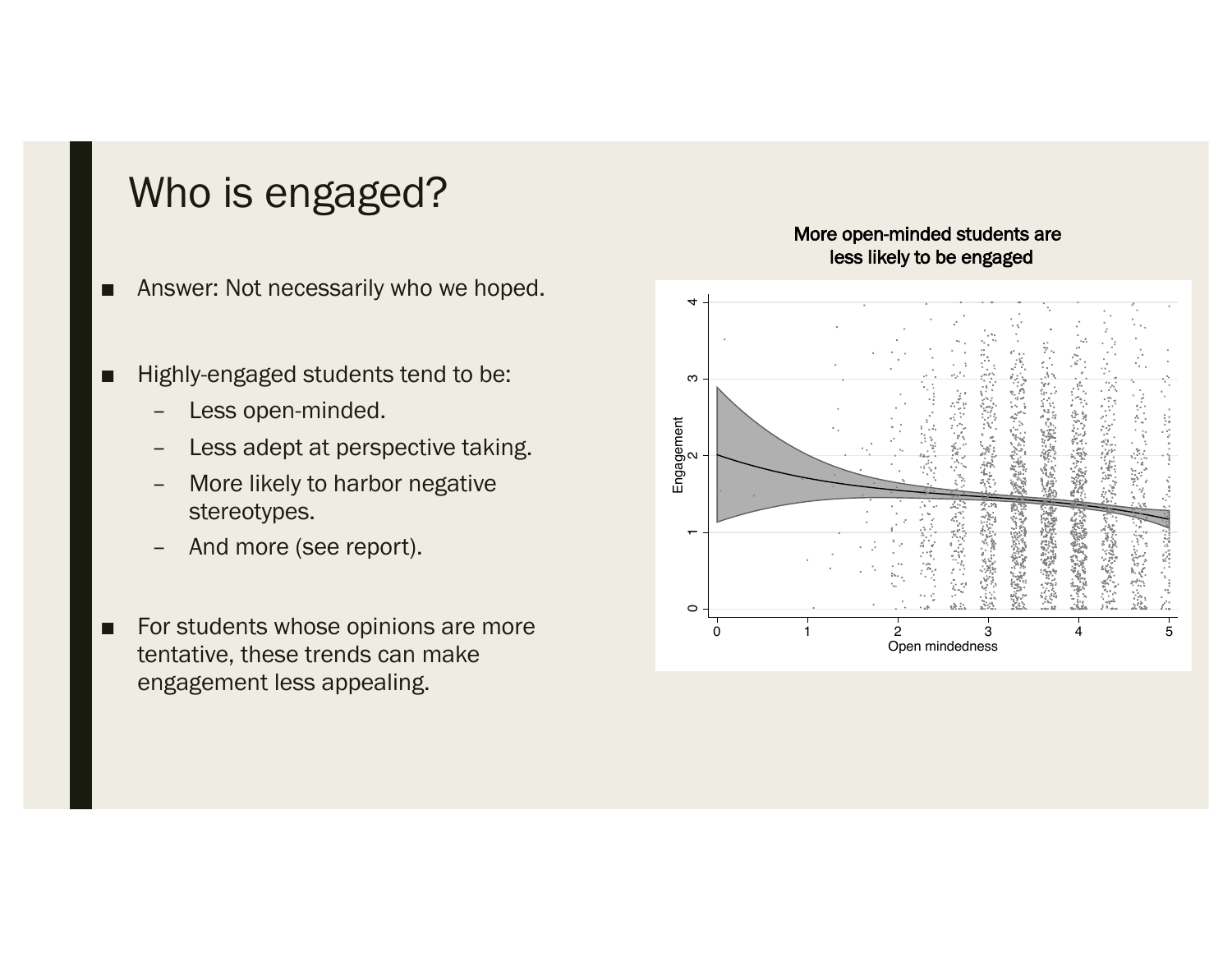### How can culture be improved?

- Answer: Trust and rapport.
- We find evidence that students are much more comfortable discussing politics in familiar settings. (See report.)
- We measured appeal of an event described in two different ways:
	- *"The speakers would defend their points of view, criticize the other side's record, and try to persuade the audience to support their preferred policies."*
	- *"The speakers would present their points of view, consider the other side's record, and try to identify points of consensus and agreement?"*

### Focusing on consensus increases appeal to open-minded students

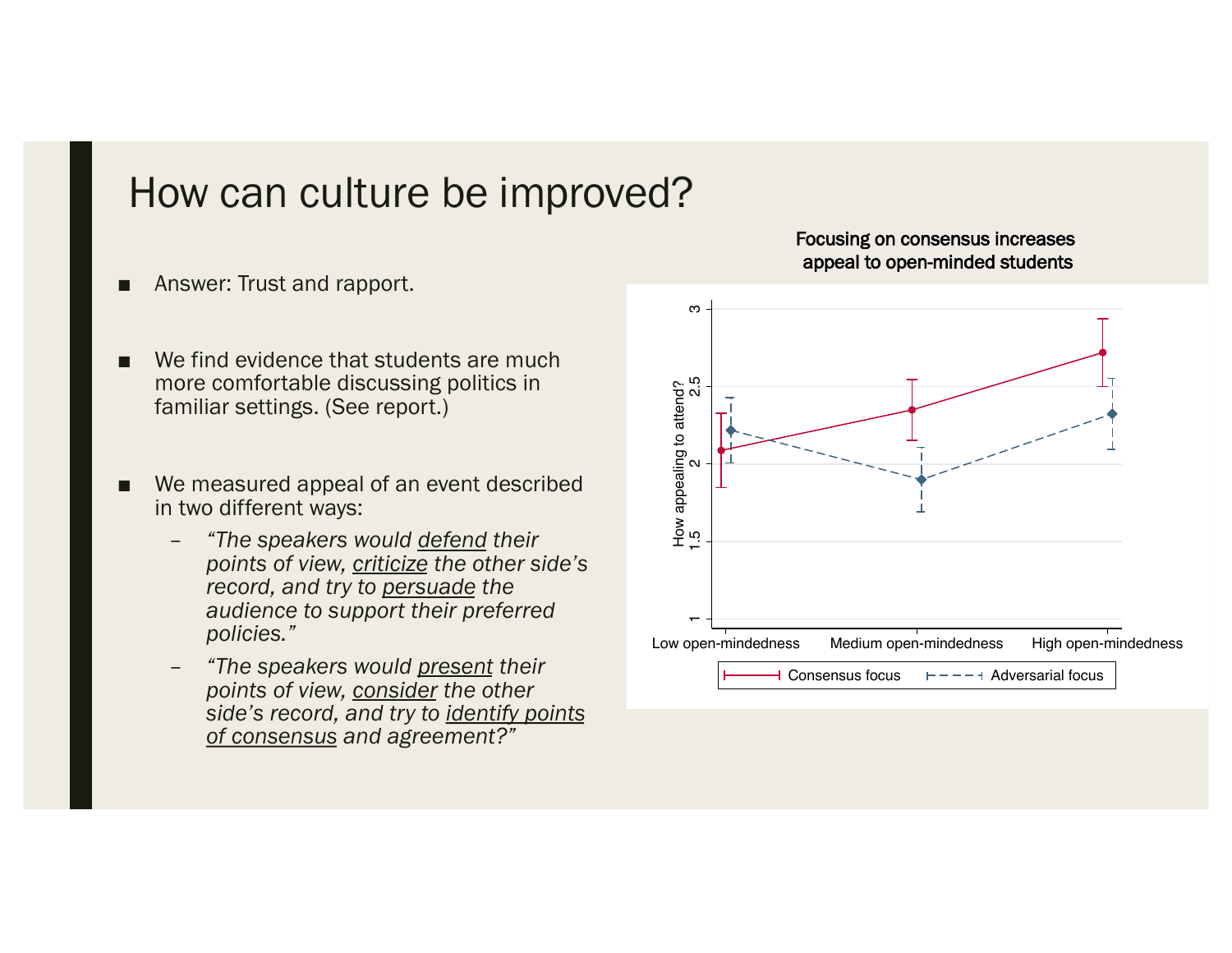The BPC Roadmap offers a holistic, strategic framework for building a free expression & constructive dialogue culture. It also enables customization by each campus to meet their unique environments and assess their progress.

| <b>Areas</b>                | <b>Example Recommendations</b>                                                                                                                                                                                                                                          |
|-----------------------------|-------------------------------------------------------------------------------------------------------------------------------------------------------------------------------------------------------------------------------------------------------------------------|
| <b>Chancellors/Provosts</b> | Define a free expression/constructive dialogue strategy and culture<br>$\bullet$<br>Model free expression and teach constructive dialogue<br>Determine which issues are appropriate to take a stance on<br>Prepare to support academic freedom when controversies occur |
| <b>Trustees</b>             | Publicly support free expression and constructive dialogue<br>Support research into free expression, viewpoint diversity, etc.                                                                                                                                          |
| Faculty                     | Support/model free expression in the classroom and beyond<br>Promote/model evidence-based argument                                                                                                                                                                      |
| <b>Athletic Department</b>  | Support athletes' free expression rights                                                                                                                                                                                                                                |
| <b>Student Affairs</b>      | Utilize orientation and other communications to build an<br>$\bullet$<br>understanding of students' free speech rights and academic freedom                                                                                                                             |

Campus Free Expression: A New Roadmap | Bipartisan Policy Center." n.d. Bipartisanpolicy.org. November 30, 2021. https://bipartisanpolicy.org/report/a-new-roadmap/